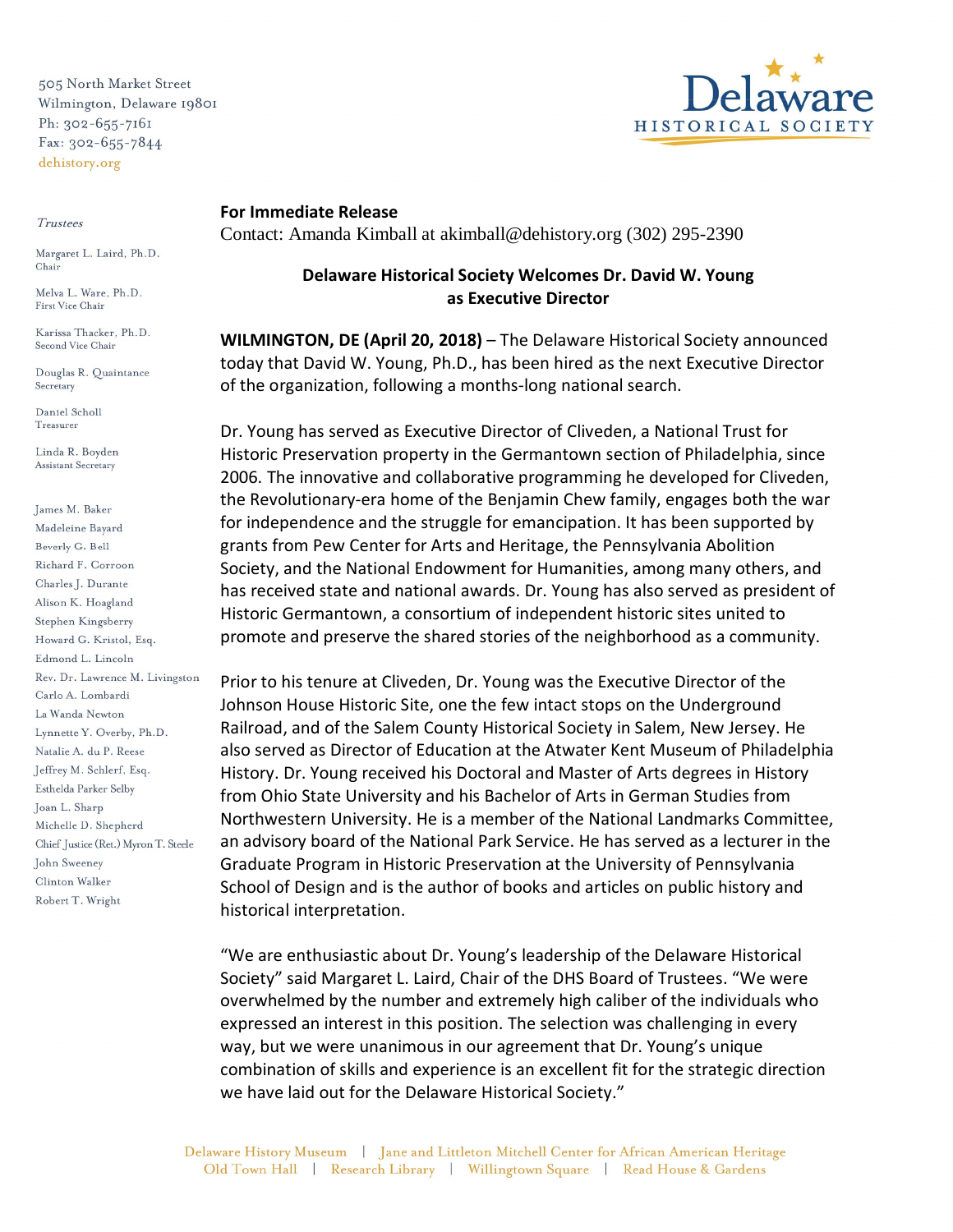Young said, "I am eager to build on the great work of the board and staff of the Delaware Historical Society and to continue my interests in the history of the Mid-Atlantic region by engaging audiences, members, and communities statewide to showcase the powerful stories Delaware has to offer."

Dr. Young will begin his work at the Delaware Historical Society at the end of June.

## **About the Delaware Historical Society**

The Delaware Historical Society owns and operates the Delaware History Museum; the Jane and Littleton Mitchell Center for African American Heritage; a nationally recognized Research Library; Old Town Hall; Willingtown Square, four 18th-century houses surrounding a picturesque urban courtyard located in downtown Wilmington; and the National Historic Landmark, Read House & Gardens located in Old New Castle. For more information, call (302) 655-7161, email deinfo@dehistory.org, or visit www.dehistory.org.

Facebook: @dehistory Instagram: @delawarehistoricalsociety Twitter: @thisisdehistory

###